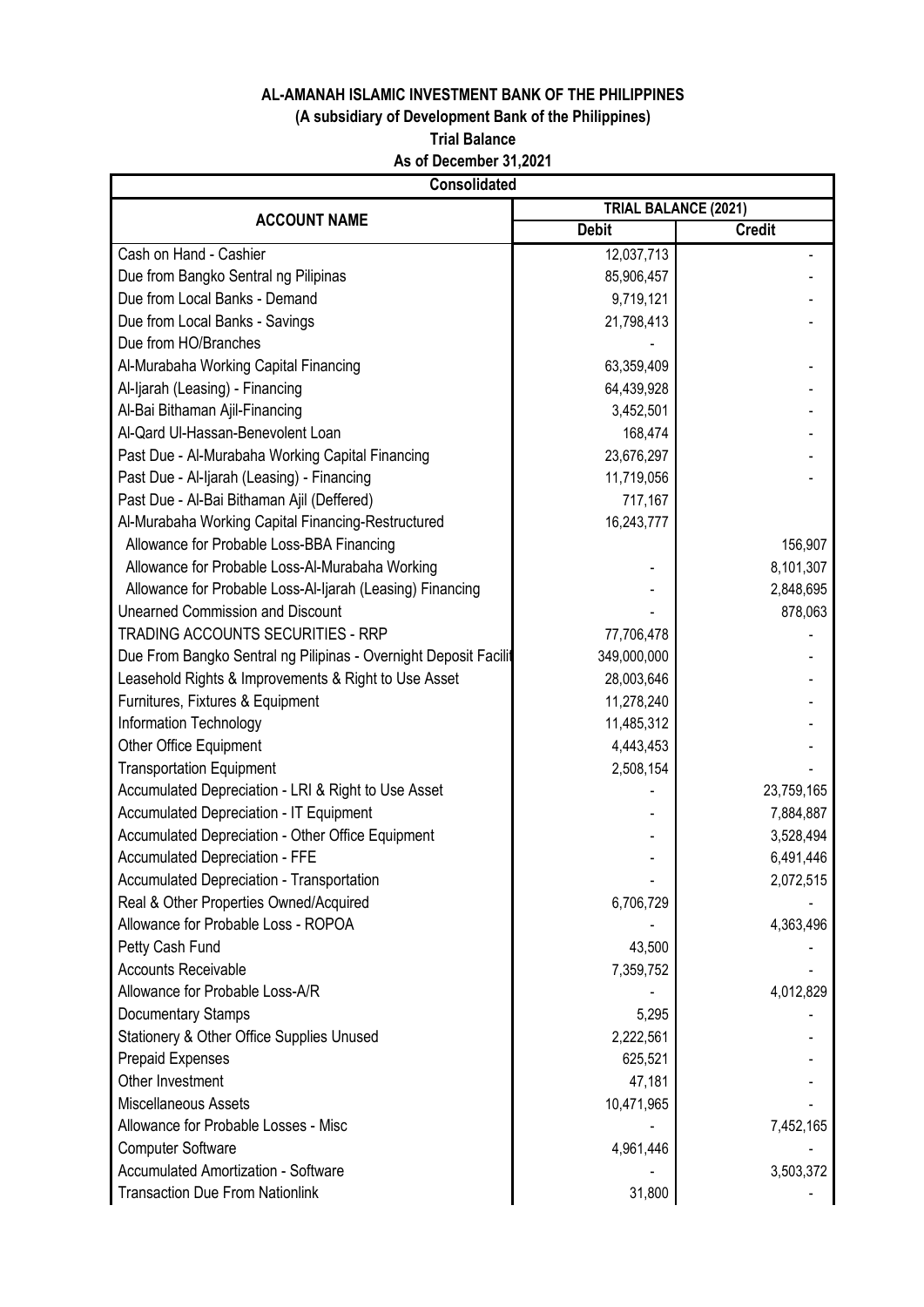# **(A subsidiary of Development Bank of the Philippines)**

#### **Trial Balance**

# **As of December 31,2021**

| TRIAL BALANCE (2021)<br><b>ACCOUNT NAME</b><br><b>Debit</b><br><b>Credit</b><br>Industrial Loans - Private Individuals for Other Purposes<br>7,649,402<br>Small and Medium Enterprise Loans<br>6,850,000<br>Small and Medium Enterprise Loans (Restructured Loans)<br>2,112,614<br>Real Estate Loans<br>12,040,000<br>Government Loans - LGU<br>Government Loans - GOCC<br>3,925,573<br>Past Due Loans<br>1,208,675<br><b>Allowance for Credit Losses</b><br>726,658<br><b>General Loan Loss Provision</b><br>3,174,421<br>Investment In Non-Marketble Equity Sec.(INMES)<br>2,750,500<br><b>Held to Maturity</b><br>49,702,503<br><b>Accrued Commission Receivable</b><br>4,602,605<br>Demand Deposits - Private<br>57,631,858<br>Demand Deposits - Government<br>472,711<br>Saving Deposits - Private<br>140,772,209<br>Saving Deposits - Private (Pilgrimage Plan)<br>10,139,959<br>Saving Deposits - Government<br>17,731<br>General Investment Deposits - Private<br>25,524<br><b>TRUST FUND - Islamic</b><br>72,490<br>Due to the Treasurer of the Philippines<br>2,021,716<br>Treasurer's/Cashier's/Manager's/Gift Checks<br>6,057,863<br>Due TO HO/Branches<br>6,533,269<br><b>Accrued Other Taxes &amp; Licenses</b><br>4,269,780<br><b>Accrued Other Expenses Payable</b><br>18,006,892<br><b>Accrued Zakat Fund Payable</b><br>1,494,479<br><b>Accounts Payable</b><br>1,681,528<br>Withholding Tax Payable<br>732,742<br>GSIS, Medicare, SIF & HDMF Payable<br>1,226,977<br><b>Miscellaneous Liabilities</b><br>3,149,151<br>Other Credits - Unclaimed Balances/Dormant<br>43,905<br>Demand Deposit - Private<br>85,559,171<br>Demand Deposit - Government<br>182,396,523<br>Savings Deposits - Private<br>179,105,847<br>Savings Deposits - Government<br>7,678,593<br>Time Certificate of Deposits - Private<br>14,275,457<br>Time Certificate of Deposits - Government<br>44,437,972<br><b>Accrued Commission Payable</b><br>275,069<br>Capital Stock - Common<br>350,002,400<br>Paid-in Surplus<br>805,238,260<br>SURPLUS - (FREE)<br>994,663,269<br>Profits from Al-Bai Bithaman Ajil Financing<br>210,713<br>Profits from Al-Murabah Financing<br>2,391,568 | <b>Consolidated</b>              |  |           |  |
|-------------------------------------------------------------------------------------------------------------------------------------------------------------------------------------------------------------------------------------------------------------------------------------------------------------------------------------------------------------------------------------------------------------------------------------------------------------------------------------------------------------------------------------------------------------------------------------------------------------------------------------------------------------------------------------------------------------------------------------------------------------------------------------------------------------------------------------------------------------------------------------------------------------------------------------------------------------------------------------------------------------------------------------------------------------------------------------------------------------------------------------------------------------------------------------------------------------------------------------------------------------------------------------------------------------------------------------------------------------------------------------------------------------------------------------------------------------------------------------------------------------------------------------------------------------------------------------------------------------------------------------------------------------------------------------------------------------------------------------------------------------------------------------------------------------------------------------------------------------------------------------------------------------------------------------------------------------------------------------------------------------------------------------------------------------------------------------------------------------------------------------------------------------------------------|----------------------------------|--|-----------|--|
|                                                                                                                                                                                                                                                                                                                                                                                                                                                                                                                                                                                                                                                                                                                                                                                                                                                                                                                                                                                                                                                                                                                                                                                                                                                                                                                                                                                                                                                                                                                                                                                                                                                                                                                                                                                                                                                                                                                                                                                                                                                                                                                                                                               |                                  |  |           |  |
|                                                                                                                                                                                                                                                                                                                                                                                                                                                                                                                                                                                                                                                                                                                                                                                                                                                                                                                                                                                                                                                                                                                                                                                                                                                                                                                                                                                                                                                                                                                                                                                                                                                                                                                                                                                                                                                                                                                                                                                                                                                                                                                                                                               |                                  |  |           |  |
|                                                                                                                                                                                                                                                                                                                                                                                                                                                                                                                                                                                                                                                                                                                                                                                                                                                                                                                                                                                                                                                                                                                                                                                                                                                                                                                                                                                                                                                                                                                                                                                                                                                                                                                                                                                                                                                                                                                                                                                                                                                                                                                                                                               |                                  |  |           |  |
|                                                                                                                                                                                                                                                                                                                                                                                                                                                                                                                                                                                                                                                                                                                                                                                                                                                                                                                                                                                                                                                                                                                                                                                                                                                                                                                                                                                                                                                                                                                                                                                                                                                                                                                                                                                                                                                                                                                                                                                                                                                                                                                                                                               |                                  |  |           |  |
|                                                                                                                                                                                                                                                                                                                                                                                                                                                                                                                                                                                                                                                                                                                                                                                                                                                                                                                                                                                                                                                                                                                                                                                                                                                                                                                                                                                                                                                                                                                                                                                                                                                                                                                                                                                                                                                                                                                                                                                                                                                                                                                                                                               |                                  |  |           |  |
|                                                                                                                                                                                                                                                                                                                                                                                                                                                                                                                                                                                                                                                                                                                                                                                                                                                                                                                                                                                                                                                                                                                                                                                                                                                                                                                                                                                                                                                                                                                                                                                                                                                                                                                                                                                                                                                                                                                                                                                                                                                                                                                                                                               |                                  |  |           |  |
|                                                                                                                                                                                                                                                                                                                                                                                                                                                                                                                                                                                                                                                                                                                                                                                                                                                                                                                                                                                                                                                                                                                                                                                                                                                                                                                                                                                                                                                                                                                                                                                                                                                                                                                                                                                                                                                                                                                                                                                                                                                                                                                                                                               |                                  |  |           |  |
|                                                                                                                                                                                                                                                                                                                                                                                                                                                                                                                                                                                                                                                                                                                                                                                                                                                                                                                                                                                                                                                                                                                                                                                                                                                                                                                                                                                                                                                                                                                                                                                                                                                                                                                                                                                                                                                                                                                                                                                                                                                                                                                                                                               |                                  |  |           |  |
|                                                                                                                                                                                                                                                                                                                                                                                                                                                                                                                                                                                                                                                                                                                                                                                                                                                                                                                                                                                                                                                                                                                                                                                                                                                                                                                                                                                                                                                                                                                                                                                                                                                                                                                                                                                                                                                                                                                                                                                                                                                                                                                                                                               |                                  |  |           |  |
|                                                                                                                                                                                                                                                                                                                                                                                                                                                                                                                                                                                                                                                                                                                                                                                                                                                                                                                                                                                                                                                                                                                                                                                                                                                                                                                                                                                                                                                                                                                                                                                                                                                                                                                                                                                                                                                                                                                                                                                                                                                                                                                                                                               |                                  |  |           |  |
|                                                                                                                                                                                                                                                                                                                                                                                                                                                                                                                                                                                                                                                                                                                                                                                                                                                                                                                                                                                                                                                                                                                                                                                                                                                                                                                                                                                                                                                                                                                                                                                                                                                                                                                                                                                                                                                                                                                                                                                                                                                                                                                                                                               |                                  |  |           |  |
|                                                                                                                                                                                                                                                                                                                                                                                                                                                                                                                                                                                                                                                                                                                                                                                                                                                                                                                                                                                                                                                                                                                                                                                                                                                                                                                                                                                                                                                                                                                                                                                                                                                                                                                                                                                                                                                                                                                                                                                                                                                                                                                                                                               |                                  |  |           |  |
|                                                                                                                                                                                                                                                                                                                                                                                                                                                                                                                                                                                                                                                                                                                                                                                                                                                                                                                                                                                                                                                                                                                                                                                                                                                                                                                                                                                                                                                                                                                                                                                                                                                                                                                                                                                                                                                                                                                                                                                                                                                                                                                                                                               |                                  |  |           |  |
|                                                                                                                                                                                                                                                                                                                                                                                                                                                                                                                                                                                                                                                                                                                                                                                                                                                                                                                                                                                                                                                                                                                                                                                                                                                                                                                                                                                                                                                                                                                                                                                                                                                                                                                                                                                                                                                                                                                                                                                                                                                                                                                                                                               |                                  |  |           |  |
|                                                                                                                                                                                                                                                                                                                                                                                                                                                                                                                                                                                                                                                                                                                                                                                                                                                                                                                                                                                                                                                                                                                                                                                                                                                                                                                                                                                                                                                                                                                                                                                                                                                                                                                                                                                                                                                                                                                                                                                                                                                                                                                                                                               |                                  |  |           |  |
|                                                                                                                                                                                                                                                                                                                                                                                                                                                                                                                                                                                                                                                                                                                                                                                                                                                                                                                                                                                                                                                                                                                                                                                                                                                                                                                                                                                                                                                                                                                                                                                                                                                                                                                                                                                                                                                                                                                                                                                                                                                                                                                                                                               |                                  |  |           |  |
|                                                                                                                                                                                                                                                                                                                                                                                                                                                                                                                                                                                                                                                                                                                                                                                                                                                                                                                                                                                                                                                                                                                                                                                                                                                                                                                                                                                                                                                                                                                                                                                                                                                                                                                                                                                                                                                                                                                                                                                                                                                                                                                                                                               |                                  |  |           |  |
|                                                                                                                                                                                                                                                                                                                                                                                                                                                                                                                                                                                                                                                                                                                                                                                                                                                                                                                                                                                                                                                                                                                                                                                                                                                                                                                                                                                                                                                                                                                                                                                                                                                                                                                                                                                                                                                                                                                                                                                                                                                                                                                                                                               |                                  |  |           |  |
|                                                                                                                                                                                                                                                                                                                                                                                                                                                                                                                                                                                                                                                                                                                                                                                                                                                                                                                                                                                                                                                                                                                                                                                                                                                                                                                                                                                                                                                                                                                                                                                                                                                                                                                                                                                                                                                                                                                                                                                                                                                                                                                                                                               |                                  |  |           |  |
|                                                                                                                                                                                                                                                                                                                                                                                                                                                                                                                                                                                                                                                                                                                                                                                                                                                                                                                                                                                                                                                                                                                                                                                                                                                                                                                                                                                                                                                                                                                                                                                                                                                                                                                                                                                                                                                                                                                                                                                                                                                                                                                                                                               |                                  |  |           |  |
|                                                                                                                                                                                                                                                                                                                                                                                                                                                                                                                                                                                                                                                                                                                                                                                                                                                                                                                                                                                                                                                                                                                                                                                                                                                                                                                                                                                                                                                                                                                                                                                                                                                                                                                                                                                                                                                                                                                                                                                                                                                                                                                                                                               |                                  |  |           |  |
|                                                                                                                                                                                                                                                                                                                                                                                                                                                                                                                                                                                                                                                                                                                                                                                                                                                                                                                                                                                                                                                                                                                                                                                                                                                                                                                                                                                                                                                                                                                                                                                                                                                                                                                                                                                                                                                                                                                                                                                                                                                                                                                                                                               |                                  |  |           |  |
|                                                                                                                                                                                                                                                                                                                                                                                                                                                                                                                                                                                                                                                                                                                                                                                                                                                                                                                                                                                                                                                                                                                                                                                                                                                                                                                                                                                                                                                                                                                                                                                                                                                                                                                                                                                                                                                                                                                                                                                                                                                                                                                                                                               |                                  |  |           |  |
|                                                                                                                                                                                                                                                                                                                                                                                                                                                                                                                                                                                                                                                                                                                                                                                                                                                                                                                                                                                                                                                                                                                                                                                                                                                                                                                                                                                                                                                                                                                                                                                                                                                                                                                                                                                                                                                                                                                                                                                                                                                                                                                                                                               |                                  |  |           |  |
|                                                                                                                                                                                                                                                                                                                                                                                                                                                                                                                                                                                                                                                                                                                                                                                                                                                                                                                                                                                                                                                                                                                                                                                                                                                                                                                                                                                                                                                                                                                                                                                                                                                                                                                                                                                                                                                                                                                                                                                                                                                                                                                                                                               |                                  |  |           |  |
|                                                                                                                                                                                                                                                                                                                                                                                                                                                                                                                                                                                                                                                                                                                                                                                                                                                                                                                                                                                                                                                                                                                                                                                                                                                                                                                                                                                                                                                                                                                                                                                                                                                                                                                                                                                                                                                                                                                                                                                                                                                                                                                                                                               |                                  |  |           |  |
|                                                                                                                                                                                                                                                                                                                                                                                                                                                                                                                                                                                                                                                                                                                                                                                                                                                                                                                                                                                                                                                                                                                                                                                                                                                                                                                                                                                                                                                                                                                                                                                                                                                                                                                                                                                                                                                                                                                                                                                                                                                                                                                                                                               |                                  |  |           |  |
|                                                                                                                                                                                                                                                                                                                                                                                                                                                                                                                                                                                                                                                                                                                                                                                                                                                                                                                                                                                                                                                                                                                                                                                                                                                                                                                                                                                                                                                                                                                                                                                                                                                                                                                                                                                                                                                                                                                                                                                                                                                                                                                                                                               |                                  |  |           |  |
|                                                                                                                                                                                                                                                                                                                                                                                                                                                                                                                                                                                                                                                                                                                                                                                                                                                                                                                                                                                                                                                                                                                                                                                                                                                                                                                                                                                                                                                                                                                                                                                                                                                                                                                                                                                                                                                                                                                                                                                                                                                                                                                                                                               |                                  |  |           |  |
|                                                                                                                                                                                                                                                                                                                                                                                                                                                                                                                                                                                                                                                                                                                                                                                                                                                                                                                                                                                                                                                                                                                                                                                                                                                                                                                                                                                                                                                                                                                                                                                                                                                                                                                                                                                                                                                                                                                                                                                                                                                                                                                                                                               |                                  |  |           |  |
|                                                                                                                                                                                                                                                                                                                                                                                                                                                                                                                                                                                                                                                                                                                                                                                                                                                                                                                                                                                                                                                                                                                                                                                                                                                                                                                                                                                                                                                                                                                                                                                                                                                                                                                                                                                                                                                                                                                                                                                                                                                                                                                                                                               |                                  |  |           |  |
|                                                                                                                                                                                                                                                                                                                                                                                                                                                                                                                                                                                                                                                                                                                                                                                                                                                                                                                                                                                                                                                                                                                                                                                                                                                                                                                                                                                                                                                                                                                                                                                                                                                                                                                                                                                                                                                                                                                                                                                                                                                                                                                                                                               |                                  |  |           |  |
|                                                                                                                                                                                                                                                                                                                                                                                                                                                                                                                                                                                                                                                                                                                                                                                                                                                                                                                                                                                                                                                                                                                                                                                                                                                                                                                                                                                                                                                                                                                                                                                                                                                                                                                                                                                                                                                                                                                                                                                                                                                                                                                                                                               |                                  |  |           |  |
|                                                                                                                                                                                                                                                                                                                                                                                                                                                                                                                                                                                                                                                                                                                                                                                                                                                                                                                                                                                                                                                                                                                                                                                                                                                                                                                                                                                                                                                                                                                                                                                                                                                                                                                                                                                                                                                                                                                                                                                                                                                                                                                                                                               |                                  |  |           |  |
|                                                                                                                                                                                                                                                                                                                                                                                                                                                                                                                                                                                                                                                                                                                                                                                                                                                                                                                                                                                                                                                                                                                                                                                                                                                                                                                                                                                                                                                                                                                                                                                                                                                                                                                                                                                                                                                                                                                                                                                                                                                                                                                                                                               |                                  |  |           |  |
|                                                                                                                                                                                                                                                                                                                                                                                                                                                                                                                                                                                                                                                                                                                                                                                                                                                                                                                                                                                                                                                                                                                                                                                                                                                                                                                                                                                                                                                                                                                                                                                                                                                                                                                                                                                                                                                                                                                                                                                                                                                                                                                                                                               |                                  |  |           |  |
|                                                                                                                                                                                                                                                                                                                                                                                                                                                                                                                                                                                                                                                                                                                                                                                                                                                                                                                                                                                                                                                                                                                                                                                                                                                                                                                                                                                                                                                                                                                                                                                                                                                                                                                                                                                                                                                                                                                                                                                                                                                                                                                                                                               |                                  |  |           |  |
|                                                                                                                                                                                                                                                                                                                                                                                                                                                                                                                                                                                                                                                                                                                                                                                                                                                                                                                                                                                                                                                                                                                                                                                                                                                                                                                                                                                                                                                                                                                                                                                                                                                                                                                                                                                                                                                                                                                                                                                                                                                                                                                                                                               |                                  |  |           |  |
|                                                                                                                                                                                                                                                                                                                                                                                                                                                                                                                                                                                                                                                                                                                                                                                                                                                                                                                                                                                                                                                                                                                                                                                                                                                                                                                                                                                                                                                                                                                                                                                                                                                                                                                                                                                                                                                                                                                                                                                                                                                                                                                                                                               |                                  |  |           |  |
|                                                                                                                                                                                                                                                                                                                                                                                                                                                                                                                                                                                                                                                                                                                                                                                                                                                                                                                                                                                                                                                                                                                                                                                                                                                                                                                                                                                                                                                                                                                                                                                                                                                                                                                                                                                                                                                                                                                                                                                                                                                                                                                                                                               |                                  |  |           |  |
|                                                                                                                                                                                                                                                                                                                                                                                                                                                                                                                                                                                                                                                                                                                                                                                                                                                                                                                                                                                                                                                                                                                                                                                                                                                                                                                                                                                                                                                                                                                                                                                                                                                                                                                                                                                                                                                                                                                                                                                                                                                                                                                                                                               |                                  |  |           |  |
|                                                                                                                                                                                                                                                                                                                                                                                                                                                                                                                                                                                                                                                                                                                                                                                                                                                                                                                                                                                                                                                                                                                                                                                                                                                                                                                                                                                                                                                                                                                                                                                                                                                                                                                                                                                                                                                                                                                                                                                                                                                                                                                                                                               |                                  |  |           |  |
|                                                                                                                                                                                                                                                                                                                                                                                                                                                                                                                                                                                                                                                                                                                                                                                                                                                                                                                                                                                                                                                                                                                                                                                                                                                                                                                                                                                                                                                                                                                                                                                                                                                                                                                                                                                                                                                                                                                                                                                                                                                                                                                                                                               |                                  |  |           |  |
|                                                                                                                                                                                                                                                                                                                                                                                                                                                                                                                                                                                                                                                                                                                                                                                                                                                                                                                                                                                                                                                                                                                                                                                                                                                                                                                                                                                                                                                                                                                                                                                                                                                                                                                                                                                                                                                                                                                                                                                                                                                                                                                                                                               |                                  |  |           |  |
|                                                                                                                                                                                                                                                                                                                                                                                                                                                                                                                                                                                                                                                                                                                                                                                                                                                                                                                                                                                                                                                                                                                                                                                                                                                                                                                                                                                                                                                                                                                                                                                                                                                                                                                                                                                                                                                                                                                                                                                                                                                                                                                                                                               | Profits from Al-Ijarah Financing |  | 4,228,800 |  |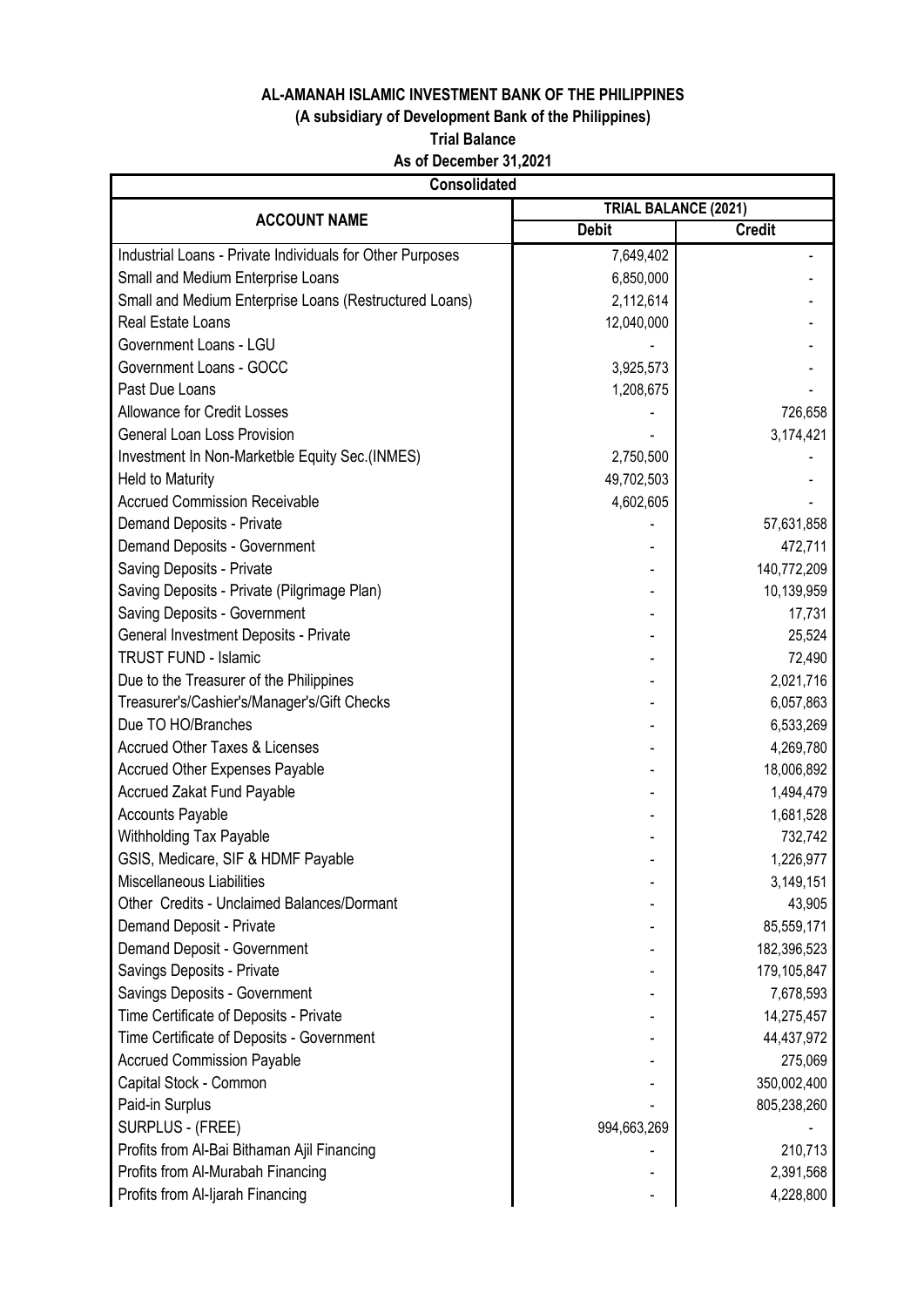# **(A subsidiary of Development Bank of the Philippines)**

**Trial Balance**

**As of December 31,2021**

|                                                       | <b>Consolidated</b> |                             |  |  |  |
|-------------------------------------------------------|---------------------|-----------------------------|--|--|--|
| <b>ACCOUNT NAME</b>                                   |                     | <b>TRIAL BALANCE (2021)</b> |  |  |  |
|                                                       | <b>Debit</b>        | <b>Credit</b>               |  |  |  |
| Profits from Al-Qard Financing                        |                     | 52,218                      |  |  |  |
| <b>Bank Commissions</b>                               |                     | 228,437                     |  |  |  |
| Service Charges/Fees                                  |                     | 1,036,502                   |  |  |  |
| Recovery on Charge Off Assets                         |                     |                             |  |  |  |
| Miscellaneous Income                                  |                     | 133,253                     |  |  |  |
| Loans to Private Individuals for Other Purposes       |                     | 782,980                     |  |  |  |
| Loans to Small and Medium Enterprises                 |                     | 209,569                     |  |  |  |
| Government Loans - LGU                                |                     | 577,849                     |  |  |  |
| Commission - Trading Account Securities (RRP)         |                     | 1,352,573                   |  |  |  |
| Commission - ODF                                      |                     | 5,066,958                   |  |  |  |
| Commission - HTM                                      |                     | 2,340,419                   |  |  |  |
| Commission - Deposit with Local Banks                 |                     | 19,781                      |  |  |  |
| General Investment                                    | 1,354               |                             |  |  |  |
| <b>Special Savings Deposit</b>                        |                     |                             |  |  |  |
| Compensation - Sal & Wages, Reg                       | 38,010,531          |                             |  |  |  |
| Compensation - Sal & Wages, Overtime                  | 36,917              |                             |  |  |  |
| <b>Clothing Allowance</b>                             | 498,000             |                             |  |  |  |
| Fringe Benefits - Employees                           | 3,485,078           |                             |  |  |  |
| Fringe Benefits - Emp Mid-Yr End Bonus                | 7,001,817           |                             |  |  |  |
| Fringe Benefits - Emp, Incentive Pay-Other            | 5,586,450           |                             |  |  |  |
| Fringe Benefits - Emp, PERA                           | 2,299,178           |                             |  |  |  |
| OFB - Directors' Fee's                                | 250,500             |                             |  |  |  |
| GSIS, Medicare, SIF & Pag-ibig Premiums               | 4,986,508           |                             |  |  |  |
| Management & Other Professional Fees                  | 361,850             |                             |  |  |  |
| Supervision & Examination Fees                        | 122,888             |                             |  |  |  |
| <b>Fees and Commissions Fees</b>                      | 107,120             |                             |  |  |  |
| Taxes & Licenses-GRT                                  | 576,802             |                             |  |  |  |
| Taxes & Licenses                                      | 3,132,851           |                             |  |  |  |
| Insurance - PDIC                                      | 955,604             |                             |  |  |  |
| Insurance - Others                                    | 2,035,881           |                             |  |  |  |
| Depreciation - FFE                                    | 12,481,777          |                             |  |  |  |
| Amortization - Leasehold Rights & Improvements        | 1,080,045           |                             |  |  |  |
| Amortization - Prepaid Exp/Others                     | 451,736             |                             |  |  |  |
| Rent                                                  | 2,084,987           |                             |  |  |  |
| Power, Light & Water                                  | 1,861,637           |                             |  |  |  |
| Fuel & Lubricants                                     | 224,789             |                             |  |  |  |
| Information Technology                                | 595                 |                             |  |  |  |
| Traveling                                             | 483,117             |                             |  |  |  |
| Repair & Maintenance                                  | 541,593             |                             |  |  |  |
| Security, Messengerial, Clerical, Janitorial Services | 10,394,658          |                             |  |  |  |
| Postage, Telephone, Cable & Telegram                  | 3,869,557           |                             |  |  |  |
| <b>Documentary Stamps</b>                             | 303,436             |                             |  |  |  |
| <b>Stationery &amp; Supplies Used</b>                 | 932,224             |                             |  |  |  |